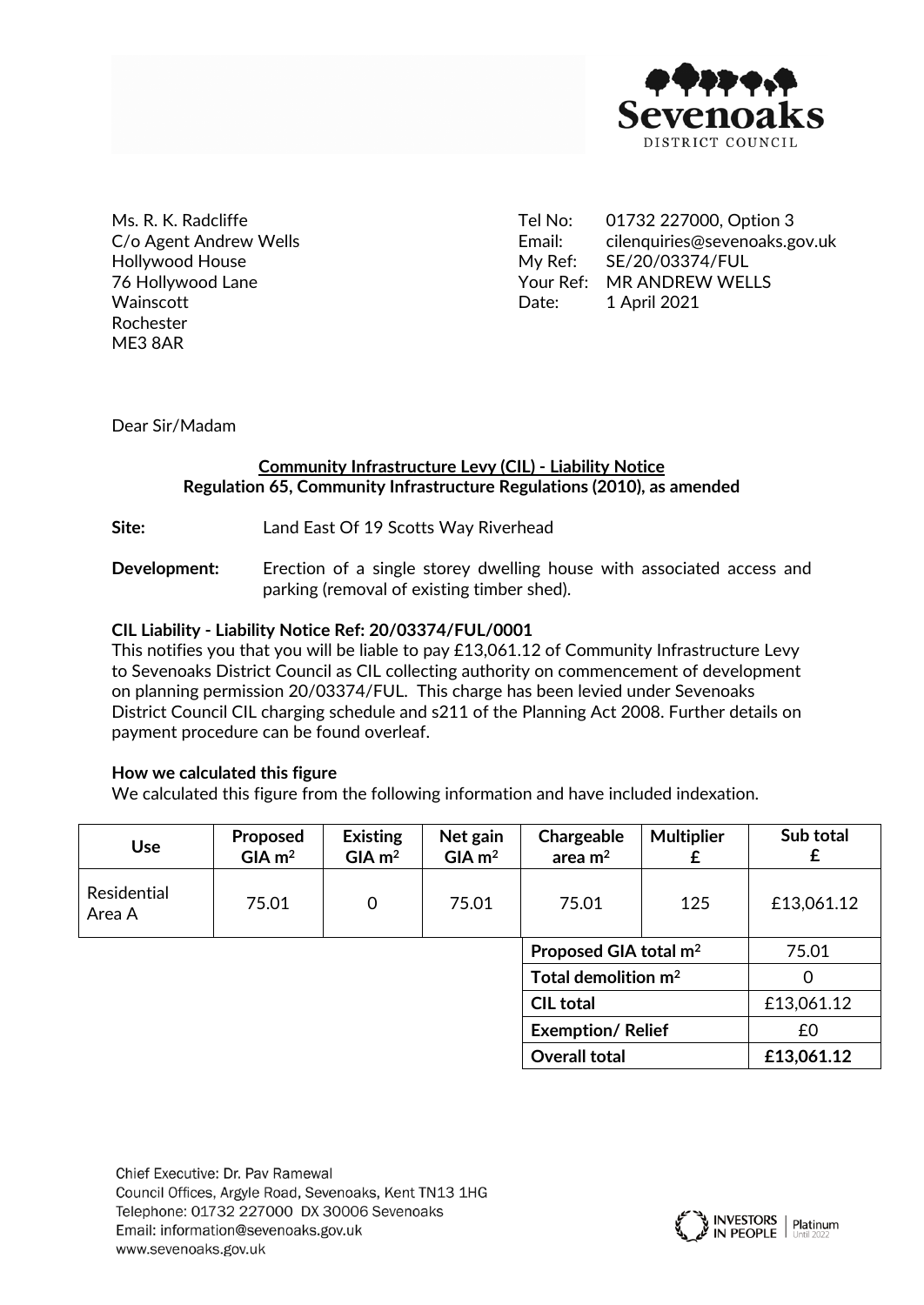# **How is indexation calculated?**

In calculating individual charges for the levy, Schedule 1 of the CIL Regulations ([http://www.legislation.gov.uk/uksi/2019/1103/schedule/1/made\)](http://www.legislation.gov.uk/uksi/2019/1103/schedule/1/made) requires collecting authorities to apply an index of inflation to each relevant CIL rate to keep the levy responsive to market conditions. The index rate we apply to the CIL calculation is the one that was in place at the time the decision is issued. From 1 January 2020, the index is the Royal Institution of Chartered Surveyors (RICS) Community Infrastructure Levy (CIL) Index published by the Royal Institution of Chartered Surveyors (RICS) and is based on the BCIS Allin Tender Price Index (BCIS TPI). Before 2020, the index figure is the figure for 1 November for the preceding calendar year in the national All-in Tender Price Index published by RICS. When we started to charge CIL from August 2014, our starting point was to use RICS BCIS All in Tender Price Index figure from 1 November 2013. The index figure for 1 November 2013 is 239, which was then the figure used to set our baseline figure of 1.000. To set our rate of indexation each year we take the figure for 1 November and divide it by 239. For example, the index rate charged for decisions issued between November 2017 and October 2018 is 1.180, which comes from using the above index figures of 282 divided by 239 when the index rate for 1 November 2016 was 282.

| Period                | <b>RICS CIL index applied</b> |
|-----------------------|-------------------------------|
| 01 Aug 14 - 31 Oct 15 | 239                           |
| 1 Nov 15 - 31 Oct 16  | 259                           |
| 1 Nov 16 - 31 Oct 17  | 271                           |
| 1 Nov 17 - 31 Oct 18  | 282                           |
| 1 Nov 18 - 31 Oct 19  | 324                           |
| 1 Nov 19 - 31 Dec 19  | 336                           |
| 1 Jan 20 - 31 Dec 20  | 334                           |

## **Are you eligible for exemption/relief from CIL?**

- If you intend to use the development for social housing you may be eligible for a reduction (partial or entire) in this CIL liability.
- People who extend their own homes or erect residential annexes within the grounds of their own homes are exempt from the levy, provided that they meet the relevant criteria.
- A self build exemption is available to anyone who builds or commissions their own home for their own occupation.

Further information is available on the National Planning Practice Guidance website [http://planningguidance.planningportal.gov.uk/blog/guidance/community-infrastructure](http://planningguidance.planningportal.gov.uk/blog/guidance/community-infrastructure-levy/)[levy/](http://planningguidance.planningportal.gov.uk/blog/guidance/community-infrastructure-levy/) or on the Planning Portal website

[http://www.planningportal.gov.uk/planning/applications/howtoapply/whattosubmit/cil#Do](http://www.planningportal.gov.uk/planning/applications/howtoapply/whattosubmit/cil#Downloadtheforms) [wnloadtheforms](http://www.planningportal.gov.uk/planning/applications/howtoapply/whattosubmit/cil#Downloadtheforms) or on Sevenoaks District Council's website

[http://www.sevenoaks.gov.uk/services/housing/planning/planning-applications/community](http://www.sevenoaks.gov.uk/services/housing/planning/planning-applications/community-infrastructure-levy-cil)[infrastructure-levy-cil](http://www.sevenoaks.gov.uk/services/housing/planning/planning-applications/community-infrastructure-levy-cil).

# **Payment procedure**

Before development commences you must notify the CIL collecting authority of:

- a. Who will pay the amount, by assuming liability by sending CIL Form 1 "Assumption of Liability" to the Local Planning Authority;
- b. The date on which you intend to commence development, by submitting a valid commencement notice to the Local Planning Authority. You must complete the "Commencement Notice" CIL Form 6. Failure to do so will lead to a surcharge of

Chief Executive: Dr. Pav Ramewal Council Offices, Argyle Road, Sevenoaks, Kent TN13 1HG Telephone: 01732 227000 DX 30006 Sevenoaks Email: information@sevenoaks.gov.uk www.sevenoaks.gov.uk

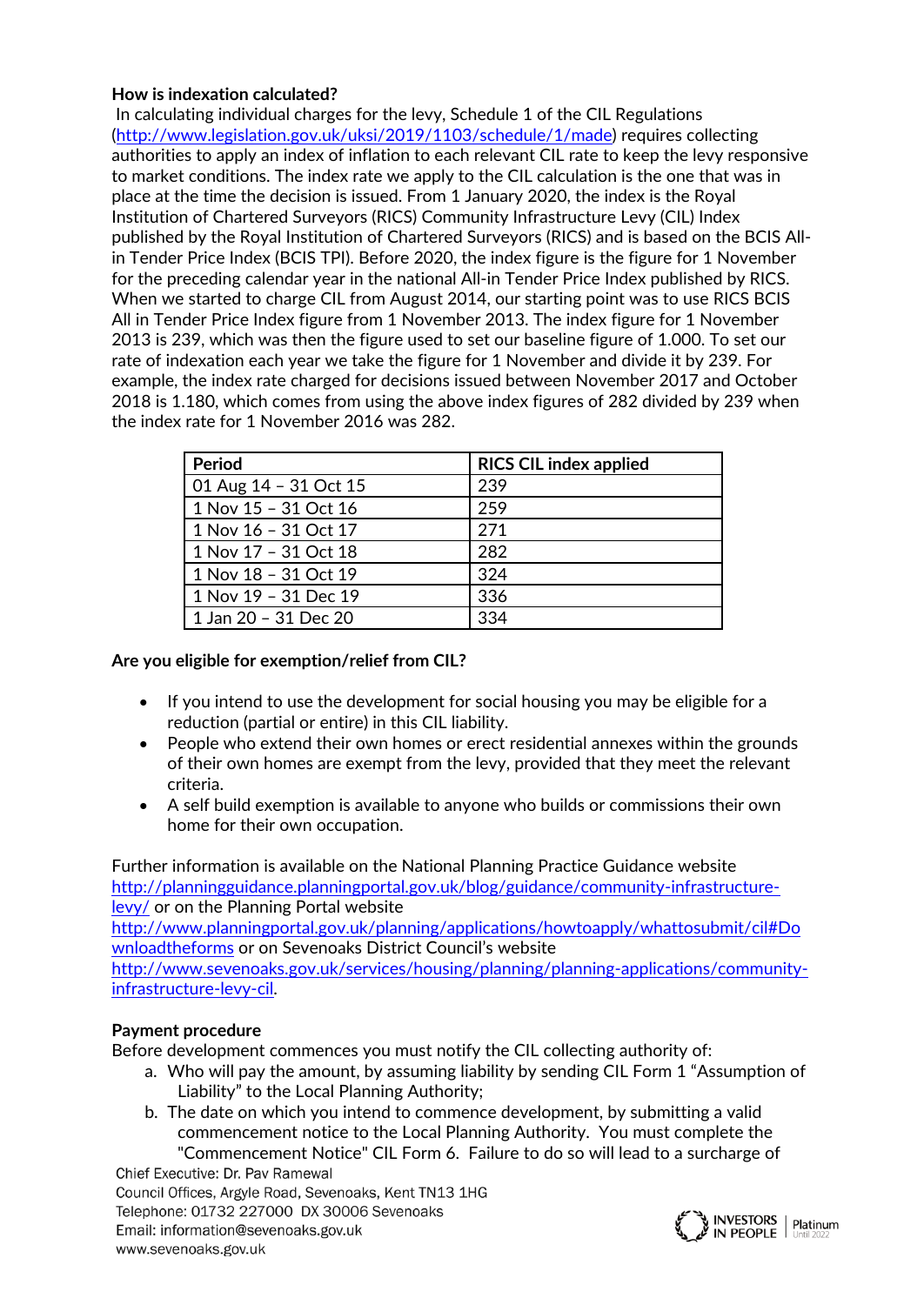20% of the notable chargeable amount or £2,500, whichever is the lower amount, becoming payable.

These forms are available via the Planning Portal

[http://www.planningportal.gov.uk/planning/applications/howtoapply/whattosubmit/cil#Do](http://www.planningportal.gov.uk/planning/applications/howtoapply/whattosubmit/cil#Downloadtheforms) [wnloadtheforms](http://www.planningportal.gov.uk/planning/applications/howtoapply/whattosubmit/cil#Downloadtheforms)

On receipt of the commencement notice we will issue the demand notice for payment. If the payment procedure is followed correctly this CIL amount will be payable, where applicable, within 60 days of the demand notice being issued. Precise details of your payment arrangements and options will be contained in the demand notice.

If this procedure is not followed, payment of the CIL amount will be due in full on the day that development commences. If a valid commencement notice has not been submitted before development commences, payment of the CIL amount will be due in full on the day that the collecting authority believes the development to have commenced.

## **Consequences of non payment**

If you fail to follow the payment procedure described above, the collecting authority may impose surcharges on this liability. Persistent failure to pay CIL liabilities due may result in the collecting authority imposing surcharges, serving a CIL stop notice prohibiting further development on the site and/or taking action to recover the debt due.

## **The amount of CIL liability in this notice is a local land charge**

This CIL liability has been registered as a local land charge against the land affected by the planning permission in this notice. This charge will be cancelled on full payment of this liability.

## **New liability notices may be issued**

Any change in the details contained in this notice (including calculation of the chargeable amount or amount of exemption/relief granted) will lead to the collecting authority issuing a new liability notice. If you need to notify us of a change in liability or claim for exemption/relief please complete the relevant form available via the Planning Portal [http://www.planningportal.gov.uk/planning/applications/howtoapply/whattosubmit/cil#Do](http://www.planningportal.gov.uk/planning/applications/howtoapply/whattosubmit/cil#Downloadtheforms) [wnloadtheforms](http://www.planningportal.gov.uk/planning/applications/howtoapply/whattosubmit/cil#Downloadtheforms)

### **Do you think we have made a mistake in our calculations?**

You can ask us to review them. If you are unhappy with the calculation following our review, you can appeal to the Valuation Office Agency. Further information is available on the Planning Portal web site <http://www.planningportal.gov.uk/planning/appeals/cilguidance>

# **Recipients of this notice who are liable to pay CIL or have assumed liability to pay CIL**